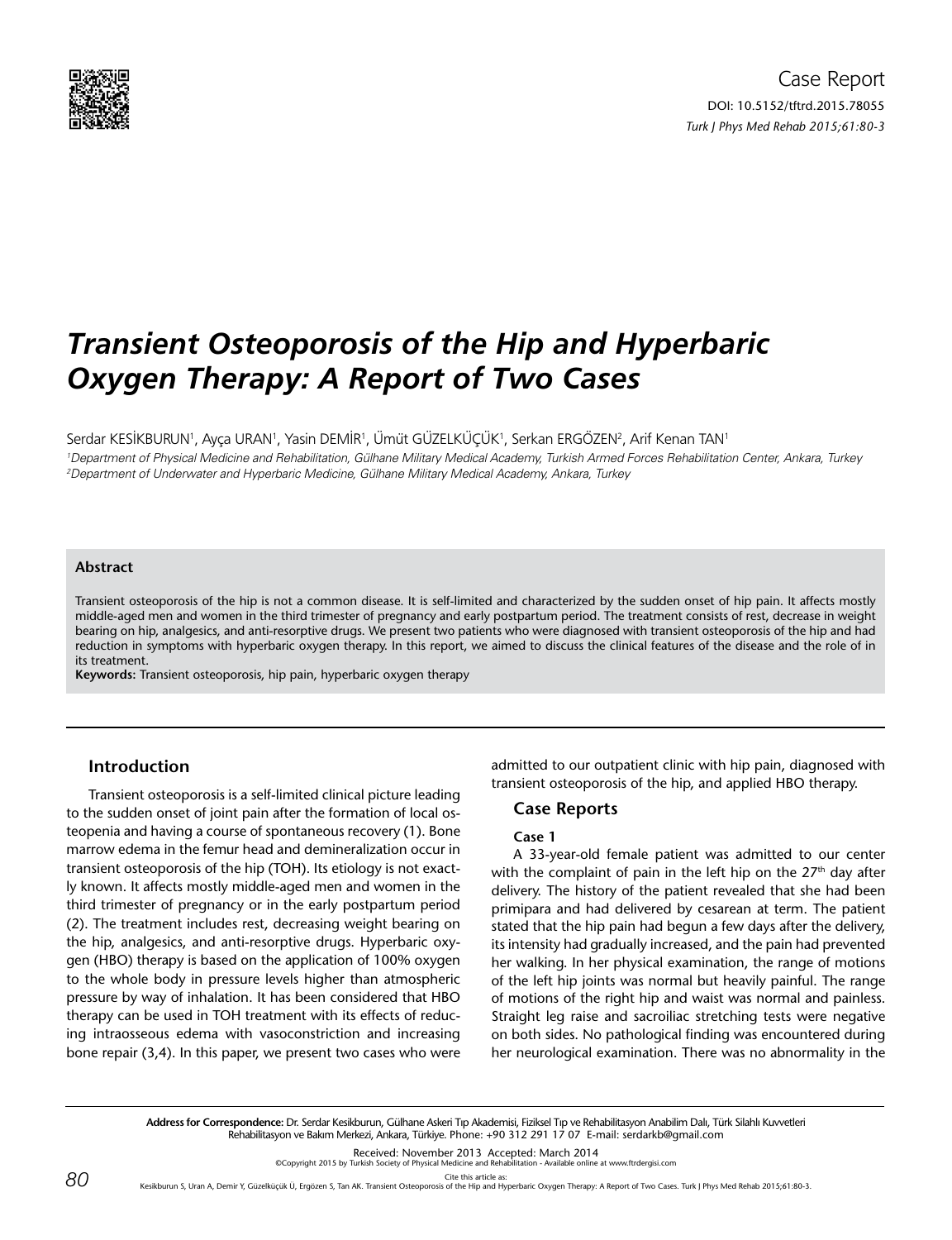#### Kesikburun et al. Transient Osteoporosis of the Hip HBO



Figure 1. a,b. In MRI of the left hip, (a) hyperintense view of diffuse bone marrow edema in the left femoral head and neck and in the subtrochanteric region in T2-weighted sections, and in MRI taken in the control examination 2 months after the hyperbaric oxygen therapy and (b) a regression in bone marrow edema are observed



Figure 2. a,b. In T2-weighted sections of MRIs taken before (a) and 2 months after (b) hyperbaric oxygen therapy, a decrease in bone marrow edema in the right femoral head and neck is observed

laboratory investigations, including hemogram, sedimentation, C-reactive protein (CRP), and biochemistry parameters. The patient underwent hip radiography, and the radiograph findings were evaluated to be normal. In the T2-weighted sections of magnetic resonance imaging (MRI) of the left hip, hyperintense view of diffuse bone marrow edema in the left femoral head and neck and in the subtrochanteric region and mild hip effusion were observed (Figure 1). The patient was diagnosed with left TOH as a result of these findings. The patient was prescribed a single forearm crutch to decrease weight bearing on the left hip during ambulation. A home exercise program, including active range of motion exercises and isometric strengthening exercises for the muscles around the hip was administered to the patient. Because she was in the breast feeding period, drug therapy, except 500 mg paracetamol in case of any requirement, was not administered. She consulted a physician from the Department of Underwater and Hyperbaric Medicine, and HBO therapy was planned. HBO therapy was administered in a pressurized room by breathing pure oxygen at 2.4 atmosphere absolute (ATA) via a mask for 120 min for five sessions a week (total 10 sessions). After the completion of the therapy 2 weeks later, the patient stated that there was a notable decrease in her pains. In her MRI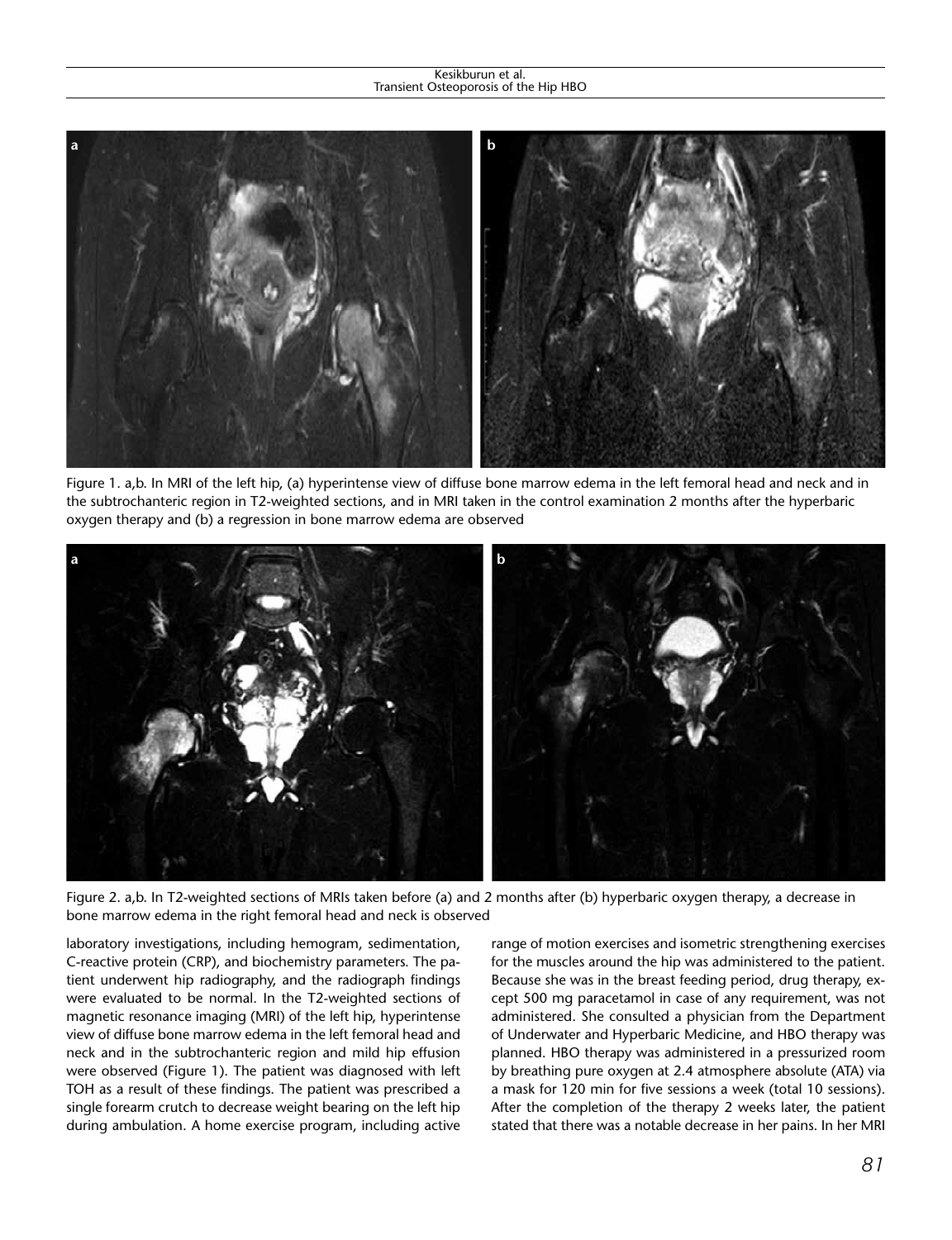taken in the control examination after 2 months, a regression was observed in her bone marrow edema in the left hip (Figure 1). The patient reported that her pains had decreased to a great extent, she did not have difficulty in walking, and she did not have to use forearm crutch. Written informed consent was obtained from the patient for the case report.

# **Case 2**

A 52-year-old male patient visited our center with a complaint of sudden onset of localized pain in the right hip region. His history revealed that his pain increased with weight bearing, prevented his walking, and he could not perform his daily activities because of gradually increasing severity of pain. He had no history of any trauma, metabolic disease, or drug use. In the physical examination, it was detected that he could not do the joint motions in the right hip, particularly internal rotation movement, because of pain. No abnormality was found in the neurological examination. The results of his blood analyses, including hemogram, routine biochemistry, sedimentation, and CRP, were normal. The result of the direct radiography of the hip was also normal. MRI of the left hip was planned for the patient. MRI revealed diffuse bone marrow edema in the left femur head and neck (Figure 2). The patient was diagnosed with TOH. Non-steroid anti-inflammatory drug (NSAID) therapy was initiated, and a single forearm crutch was prescribed for decreasing the weight on the healthy side. An exercise program, including range of motion and isometric strengthening exercises, was arranged. Because he did not significantly benefit from the applied therapies, bisphosphonate therapy and HBO therapy were recommended as alternative treatments to the patient. He rejected supplemental drug therapy but accepted HBO therapy. After the consultation of underwater and hyperbaric medicine, 10 sessions of HBO therapy were planned. The therapy was applied by breathing oxygen via a mask at 2.4 ATA for 120 min (as five sessions a week) in a pressurized room. After a 10-session therapy, a partial regression was observed in his symptoms. Therefore, his HBO therapy was completed in 20 sessions by prolonging for another 10 sessions. After the treatment, a remarkable decrease was observed in his pain. MRI, which was taken 2 months after the therapy, revealed a decrease in the bone marrow edema in the right hip (Figure 2). Written informed consent was obtained from the patient for the case report.

# **Discussion**

Transient osteoporosis is a self-limited clinical picture that particularly affects the hip and sometimes the spine and ribs (1). Transient osteoporosis of the hip is rarely observed, and its etiology is not exactly known (2). It is accepted that it is not associated with trauma, and it is an idiopathic picture (5). TOH has been considered to be an early and reversible phase of avascular necrosis with venous return insufficiency. In another view, TOH has been evaluated as a kind of reflex sympathetic dystrophy. According to this view, the underlying mechanism is the prolonged or excessive activation of regional accelerating phenomenon in the bone triggered by painful stimulation caused by microfractures (2).

In TOH, acute hip pain spontaneously initiating is observed. Pain can extend to the groin and thigh, and it increases with weight. Antalgic gait due to severe pain is observed in patients. In the physical examination, the range of motion is maintained, except advanced level of rotation movement, and joint motions are painful. Because TOH is a diagnosis for ruling out, the differential diagnosis of hip pain must be established. In differential diagnosis, inflammatory joint diseases, septic arthritis, primary or metastatic malignancies, pigmented villonodular synovitis, synovial chondromatosis, femoral neck stress fracture, and osteonecrosis must be evaluated. Laboratory findings are generally found to be normal; however, a slight increase in the urinary hydroxyproline, erythrocyte sedimentation rate, and serum alkaline phosphates and a slight decrease in calcitriol level can be observed in some patients (2). Imaging techniques are highly useful in diagnosis. Serious osteopenia and joint effusion occur in patients in a few weeks, and the results of direct radiographies in early stages of TOH may be found as normal (5). In direct radiographies, joint space, acetabulum, and subchondral bone are preserved; however, periarticular osteopenic changes are observed in the femoral head and neck between the  $4<sup>th</sup>$  and  $8<sup>th</sup>$ weeks (6). MRI of the hip is important for TOH diagnosis. Bone marrow edema that is viewed as hyperintense in T2-weighted sections and homogenously extends in the femoral head and neck suggests TOH (7). Characteristic bone marrow edema changes can appear 48 h after the onset of symptoms (2). In MRI, its differential diagnosis with avascular necrosis, which causes focal lesions in the subchondral region, must be made (6,7). Radiological findings can continue to be observed even weeks after the improvement of symptoms (7). In our cases, diffuse bone marrow edema in femoral head and neck, which was observed in the hip MRI taken in early stage, was guiding, and no abnormal finding was detected in direct radiographies.

TOH is a disease with symptoms that spontaneously regress a few months after its occurrence (2,5). The essential principle in treatment must be to reduce the pain of the patient at an early stage. Therefore, the patient must get rest and weight bearing must be restricted. Patients must be prescribed to use a walking stick or forearm crutch. Their duration of usage is unclear; however, it can be adjusted according to the severity of symptoms. In order to reduce pain, paracetamol, NSAID, and tramadol can be used. Moreover, various physical therapy modalities can also be utilized. For the prevention of joint motion and muscle strength loss that can occur with rest in patients, range of motion exercises and isometric strengthening exercises for the muscles around the hip are recommended (2). In the literature, there are data revealing that bisphosphonates decrease pain and shorten the duration of disease (8). Iloprost therapy is another pharmacological agent, and its usage has been previously reported.

Hyperbaric oxygen therapy is the intermittent inhalation of 100% oxygen at a higher pressure than atmospheric pressure. In single or multiple hyperbaric rooms, patients breathe oxygen via a mask or hood. Oxygen inspiration at high pressure increases the amount of dissolved oxygen in plasma. High amount of oxygen in plasma elevates tissue oxygenation (9).